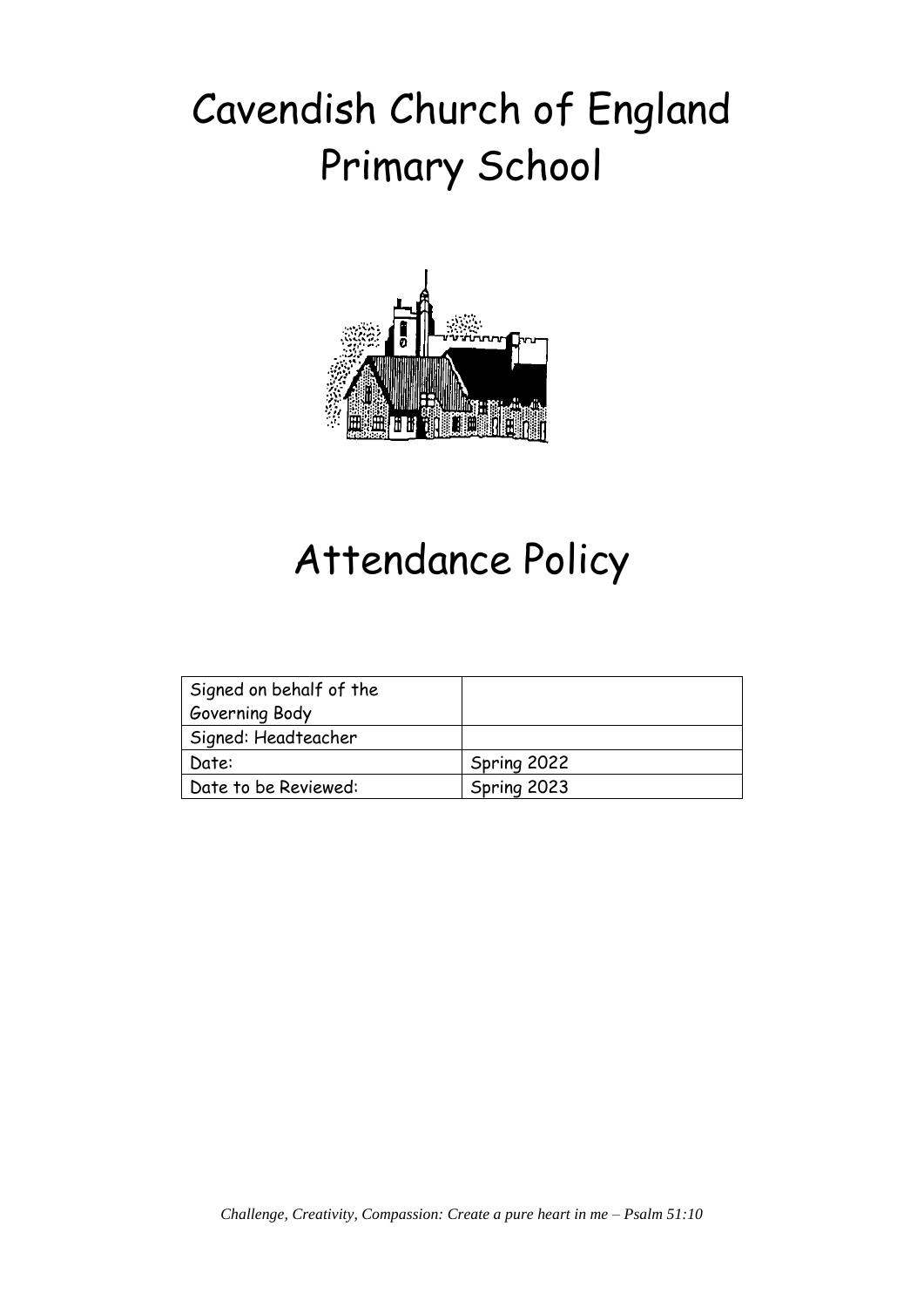#### **Our Vision**

In our school our Christian vision shapes all we do.

#### *Challenge, Creativity, Compassion: Create a pure heart in me – Psalm 51:10*

Our School Vision Statement reflects this commitment as children and staff are taught to challenge inequality, prejudice, bullying and harm; to respond with compassion and sensitivity to individual need and to respect the rights of all individuals to be safe and nurtured within God's world.

We encourage children to respond creatively to internal and external challenges in life, with compassion for others, including consideration for creation and the planet itself. Thus we show how to live justly and with a pure heart, reflecting the teachings of Jesus and God's love within our school environment.

#### **Scope**

This policy applies to all children on the school roll.

### **Aim**

The aim of Cavendish Church of England Primary School's Attendance Policy is to provide an environment which encourages all our pupils to attend school regularly and punctually. This is vital if we are to ensure children succeed in school and in their future lives. Regular attendance and a sense of responsibility towards their learning time in school helps to develop an effective work ethos for the future, both socially and in the workplace. Attendance rates of less than 95% can impact adversely on children's learning and progress.

The whole school community has a responsibility for promoting excellent attendance: parents and carers, pupils and all school staff.

#### **Contacting the School**

The Education Act 1996 states that all children should attend school regularly and punctually. Section 444 of the Act says:-

"If a child of compulsory school age who is a registered pupil at a school fails to attend regularly at the school, his parent is guilty of an offence".

(N.B. Where the Education Act uses a pronoun, this refers to any child regardless of identified gender)

If a pupil is prevented from attending school because of sickness or other unavoidable cause, it is the responsibility of the parent to notify the school of the pupil's absence. This should be by telephone on the first day of absence and confirmed in writing. We require evidence of medical treatment for absence of more than 5 days, for example, an appointment card, photocopy of the prescription or medication given. We do not require a doctor's medical certification for the absence of a child. Children should not be unwell for longer than five days without seeking medical attention. Wherever possible, parents should avoid making medical/dental appointments for their children during school hours. Absence for a period of more than 5 days without supporting medical evidence and discussion with the Headteacher/Office Manager will result in the school being unable to authorise the absence as illness.

### **Child Protection and Safeguarding**

Please note that the school is pro-active in guarding against FGM (Female Genital Mutilation) and against radicalisation, intolerance and extremism as covered by the Prevent Duty. We have a legal duty to pass on details if we suspect this is the reason for a child's absence. Equally, the school is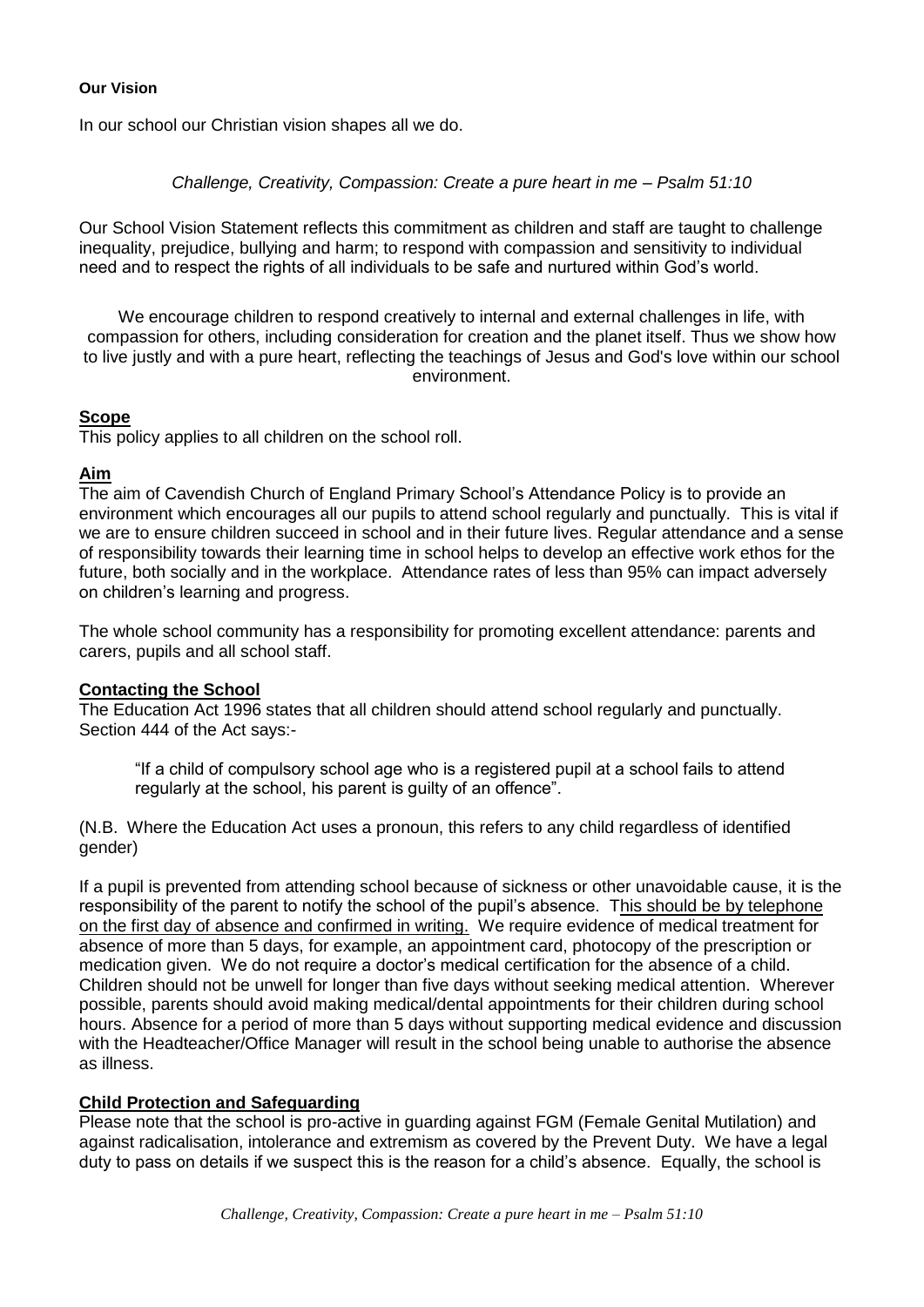pro-active in promoting child safety. If absence is suspected to be linked to child protection or safeguarding concerns, then a referral must and will be made.

At all times the school's primary responsibility is to ensure the safety of every child. Should the school not be informed of the reason for the child's absence, a telephone call will be made to the family home and then a mobile phone contact. Normally we would expect a family member to answer the phone unless involved with immediate care issues. In this instance, the family is expected to contact the school and return the call. If the call is not returned promptly, the following procedure will be implemented:

- The school will try to establish contact repeatedly throughout the day
- If contact has not been established the school will apply the following:

| Child is considered vulnerable                                                            | School is unaware of any existing<br>concerns                                                                      |
|-------------------------------------------------------------------------------------------|--------------------------------------------------------------------------------------------------------------------|
| Educational Welfare Officer to be informed.                                               | Tried to establish contact on second day, if<br>no response, procedure for a vulnerable child<br>will be followed. |
| Any external agencies working with the child<br>to be notified as appropriate             |                                                                                                                    |
| School staff may decide to visit the home<br>property dependent on vulnerability and need |                                                                                                                    |

Please be aware that under current County guidance, the school MUST visit the home setting if contact has been unable to be established during a period of absence.

### **Planned absence**

Parents and Carers do not have the right to take children out of school for a holiday during term time. If, however, parents apply to the school in advance, the school may, at the Headteacher's discretion, under strict County guidelines, grant in exceptional circumstances. Parents are expected to support their child's lost learning during planned absence. The school operates fixed penalty notices and referrals to the Education Welfare Officer after six sessions of unauthorised absence. Please note that any resulting penalty notice is per child per parent and each half day counts as one school session.

Parents and Carers will wish to support their child's learning and to minimise any disruption to learning, especially during periods of Statutory Assessment. These are currently as follows.

| Year 1 | Phonics Screen, June                   |
|--------|----------------------------------------|
| Year 2 | Statutory Assessment, Key Stage 1, May |
| Year 4 | <b>Multiplication Check, June</b>      |
| Year 6 | Statutory Assessment, Key Stage 2, May |

Year 6 parents will also want to avoid transition arrangements and taster days at their child's secondary school, usually July.

### **Virtual Attendance – Remote Learning**

Should a child be unable to attend school but is not themselves ill, it is expected that they will continue with their learning at home. This may be as an individual case or as part of wider school closure and remote learning implementation. Our expectation is that children will engage with their daily learning as they would in school. Teachers will be checking online to ensure work is being completed and will liaise with the family as part of pastoral support. Should children not participate in their online learning, the following will apply: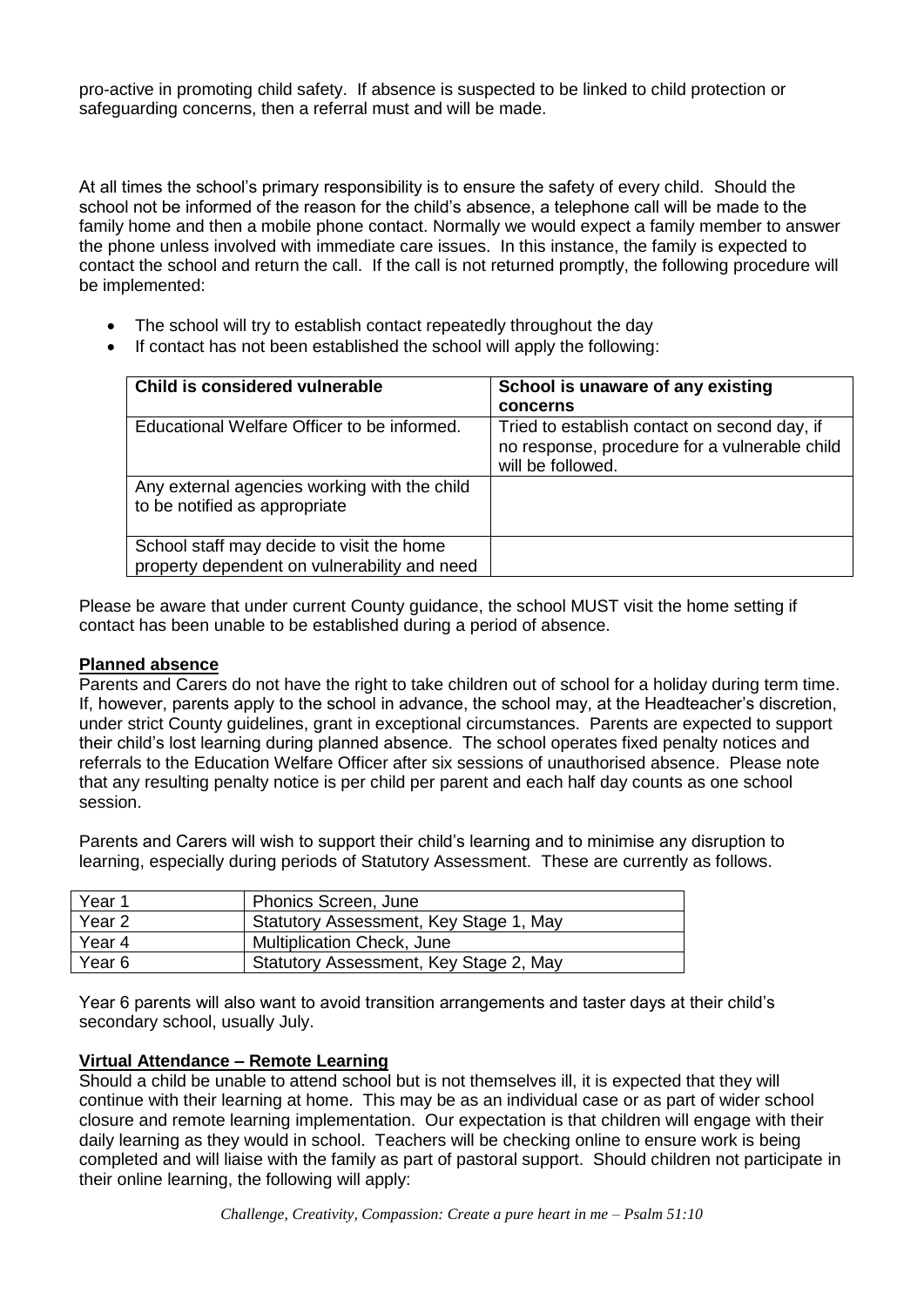- 1. Informal telephone call by the class teacher to see if any learning barriers exist and advise how these can be removed.
- 2. Follow up email sent by class teacher if still low/no engagement.
- 3. Email by the Headteacher outlining expectations and offering telephone support for the family to explore individual circumstances.
- 4. Formal written letter which will be held on the child's file.

Repeated non-engagement without discussion with school staff may result with a referral to external agencies such as the Educational Welfare Officer or Safeguarding Hubs if this is deemed to be a sign of neglect.

# **Attendance Monitoring and Reporting**

Parents and Carers should be proactive in encouraging full attendance. The school shares termly attendance patterns including percentage attendance and any notified patterns such as 'broken weeks' or whereby a child has more absence on a particular day of the week. If a Parent or Carer finds a child has difficulty or presents anxiety attending school, then they should seek support from the Class Teacher/Headteacher/School Nurse/Education Welfare Officer, as appropriate. Please contact the office to make an appointment in the first instance.

## **Pupils' responsibilities**

All pupils should be aware of the importance of regular school attendance. If they are having difficulties, which might prevent them from attending school regularly, they should speak to their class teacher or the Headteacher.

Pupils should attend all their lessons on time, ready to learn. If they have been absent from school they should give their class teacher a note from their parents to explain the absence. Pupils who arrive late must report to the school office. Late arrivals are tracked including children in Years 5 and 6 who have parental permission to walk to school unaccompanied. Please ensure that if you give your child this responsibility, they come directly to school. School staff are not responsible for children's safety whilst walking to and from school or when off site.

### **School's responsibilities**

All the staff at Cavendish Church of England Primary School provide an ethos which places a high value on regular attendance and good punctuality. They also have a responsibility to set a good example in matters relating to their own attendance and punctuality. School staff are responsible for ensuring that pupils have good attendance by :-

- Ensuring that attendance registers are kept accurately.
- Differentiating appropriately between authorised and unauthorised absence. The school will follow County guidelines for authorisation of absence.
- Responding to absenteeism firmly, consistently and with care;
- Contacting parents when they are concerned about a pupil's absences, and recording the contact;
- Consulting with the Education Welfare Service if a pupil's attendance continues to give cause for concern;
- Acknowledging good or improved attendance of individual pupils, year groups and classes
- Wake and Shake the school provides Wake and Shake exercise/dance club free of charge from 8.30-845am. This service is financed through the P.E. premium.